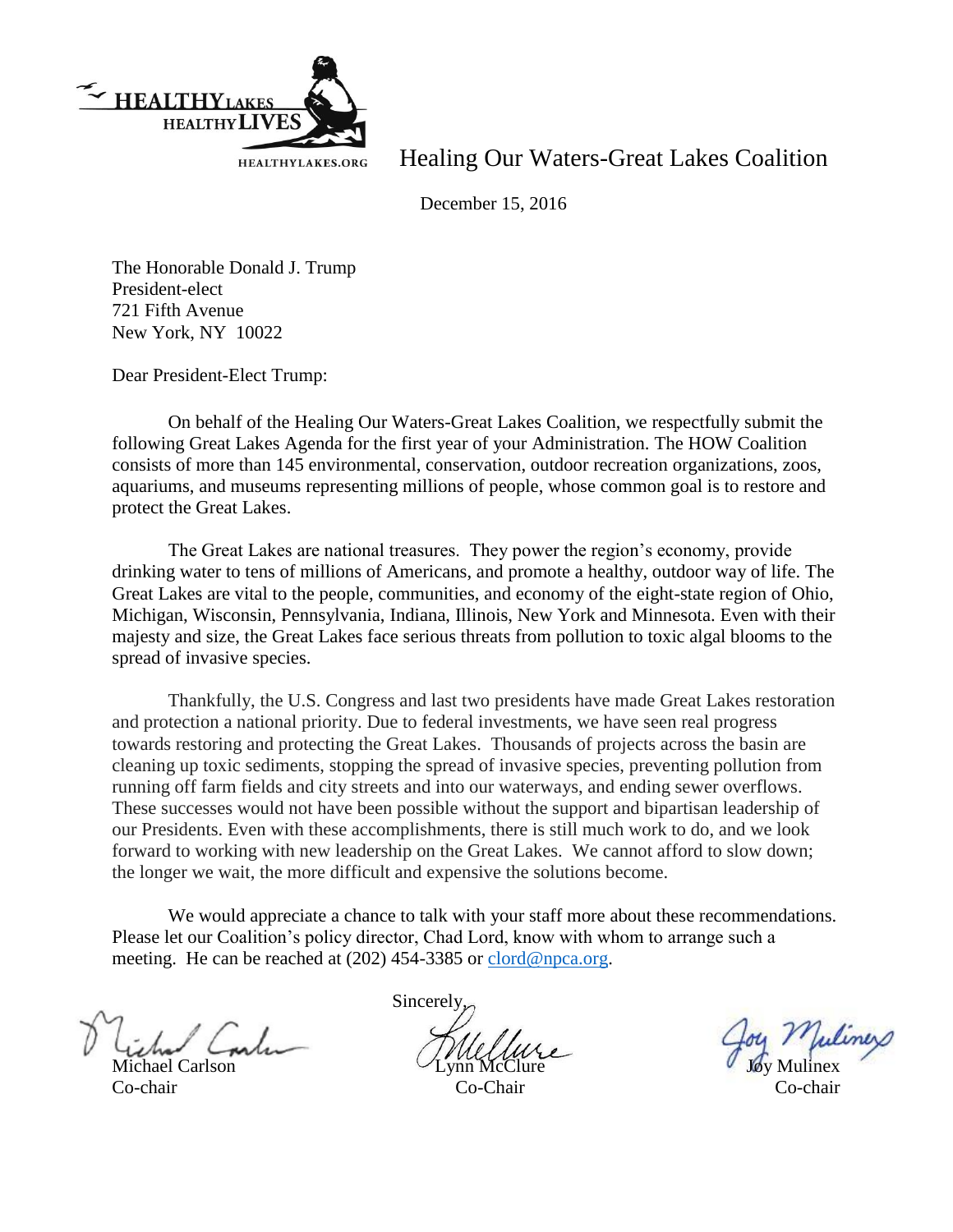

Healing Our Waters-Great Lakes Coalition

## **GREAT LAKES AGENDA FOR PRESIDENT-ELECT DONALD TRUMP**

The Great Lakes are national treasures. They power the region's economy, provide drinking water to tens of millions of Americans, and promote a healthy, outdoor way of life.

Even with their majesty and size, the Great Lakes face serious threats, from pollution to toxic algal blooms to the spread of invasive species.

We have seen real progress towards restoring and protecting the Great Lakes. Thousands of projects across the basin are cleaning up toxic sediments, stopping the spread of invasive species, preventing pollution from running off farm fields and city streets and into our waterways, and ending sewer overflows. These successes would not have been possible without the support and bipartisan leadership of past Presidents. Even with these accomplishments, there is still much work to do, and we look forward to working with new leadership on the Great Lakes. We cannot afford to slow down; the longer we wait, the more difficult and expensive the solutions become.

To keep Great Lakes restoration on track, the Healing Our Waters-Great Lakes Coalition recommends the following steps for the first year of the Trump Administration.

The Healing Our Waters-Great Lakes Coalition consists of more than 145 environmental, conservation, outdoor recreation organizations, zoos, aquariums and museums representing millions of people, whose common goal is to restore and protect the Great Lakes. Learn more at [www.healthylakes.org](http://www.healthylakes.org/) or follow us on Twitter @healthylakes.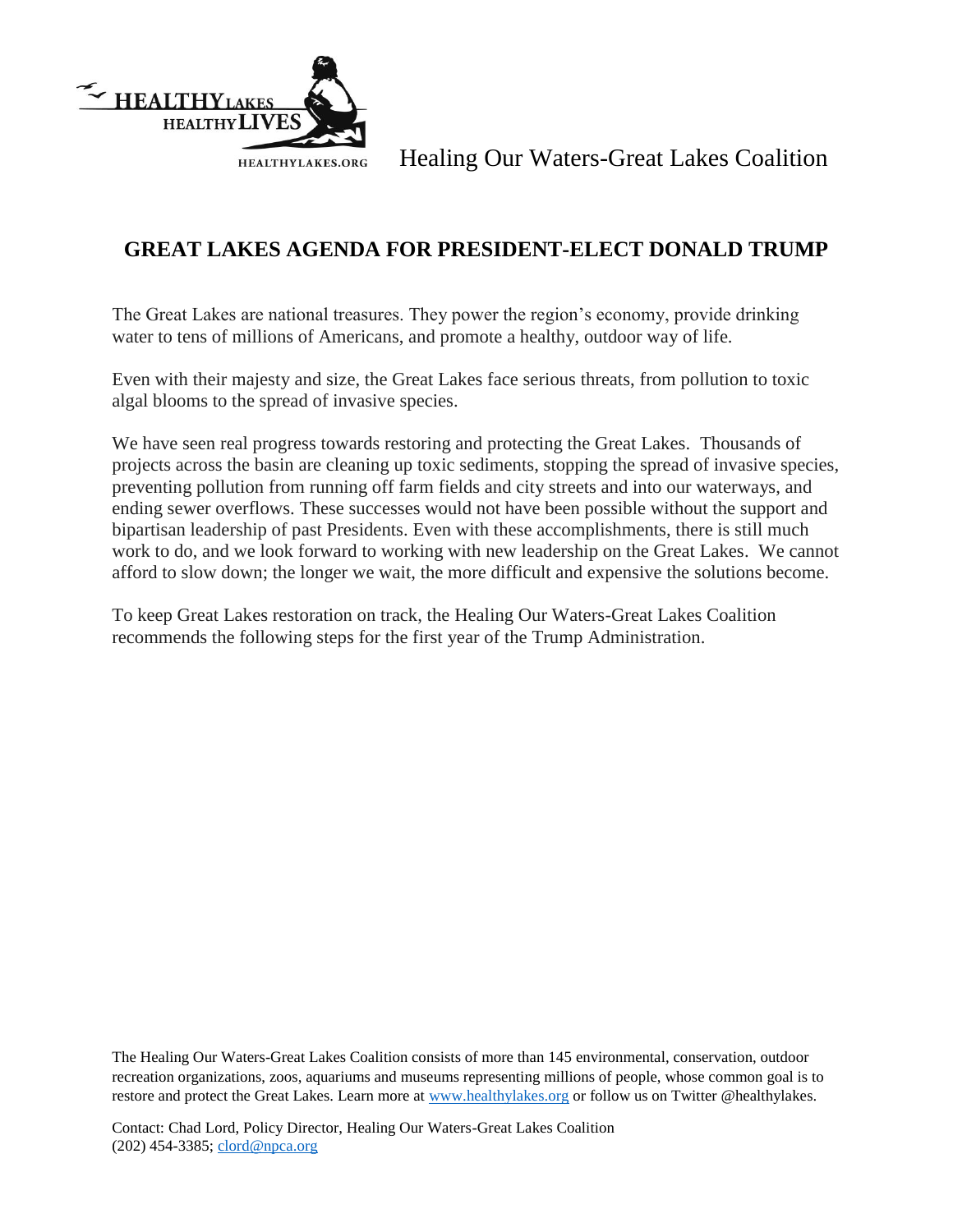## **Funding**

Restoring and protecting the Great Lakes has taken bipartisan presidential leadership. President George W. Bush issued Executive Order 13340 in 2004 that improved coordination between federal agencies and consultation with non-federal stakeholders. President Barack Obama added his backing for the region's restoration agenda by creating the Great Lakes Restoration Initiative in 2010. The GLRI is an innovative program that is a model for large, landscape-scale restoration. It ensures that the focus remains on the highest regional priorities that were identified through a large stakeholder process in 2005. It also provides an outlet for the United States to meet its obligations under the new Great Lakes Water Quality Agreement with Canada. The GLRI is a critical component towards ensuring that the goals the region sets for itself in both the agreement and comprehensive plan can be achieved.

The Great Lakes Restoration Initiative (GLRI) is successfully cleaning up rivers, restoring wetlands, and improving the water quality of the Great Lakes. The Trump Administration must **support at least \$300 million for Great Lakes Restoration Initiative in the FY2018 budget**. Additionally, the new Administration must maintain the GLRI's current focus in FY2018 on cleaning up Areas of Concern (AOCs), reducing polluted runoff from farm fields and city streets, and stopping the spread of aquatic and terrestrial invasive species. This work must be integrated into a comprehensive adaptive management framework where the results of past actions are analyzed and incorporated into future spending decisions. This includes increased research and monitoring where the data is made publically available so the public, states, Tribes, cities, and others can weigh in with federal agencies with their opinions on future priorities. We expect the new Administration to follow the pattern that GLRI funds supplement and not supplant restoration funds provided by other programs like those used for land acquisition, wetland restoration, or stormwater mitigation.

Some problems facing the Great Lakes are so pernicious and threatening that they require additional attention. **Asian carp** are such a threat. The new Administration **must fully fund actions** being undertaken by the U.S. Army Corps of Engineers, the U.S. Fish and Wildlife Service, U.S. Coast Guard, and the U.S. Geological Survey to keep all four species of Asian carp out of the Great Lakes. Working with states, Canadian provinces, and other regional organizations, the actions that require support include: 1) ongoing management activities outlined in 2016 Asian Carp Action Plan, 2) emergency preparedness to respond to new threats, 3) operation of the electric dispersal barriers outside of Chicago, 4) completion of the study examining modifications at the Brandon Road Lock and Dam to prevent Asian carp from moving beyond that point in the Illinois River, and 5) beginning the studies needed to prepare for addressing the two-way movement of species between the Mississippi River and Great Lakes.

The enormous cost of fixing other longstanding problems can also quickly overwhelm communities. **Repairing the nation's clean water and drinking water infrastructure** requires robust collaboration between the U.S. EPA, states, and communities if we are going to meet the \$655 billion need to maintain, upgrade, or replace aging and deteriorating water infrastructure over the next 20 years. The GLRI has never been used--and must not be used--to fill this gap. Providing robust resources in the new Adminstration's FY2018 budget for the **Clean Water State Revolving Fund**, the **Drinking Water State Revolving Fund**, and the **Water**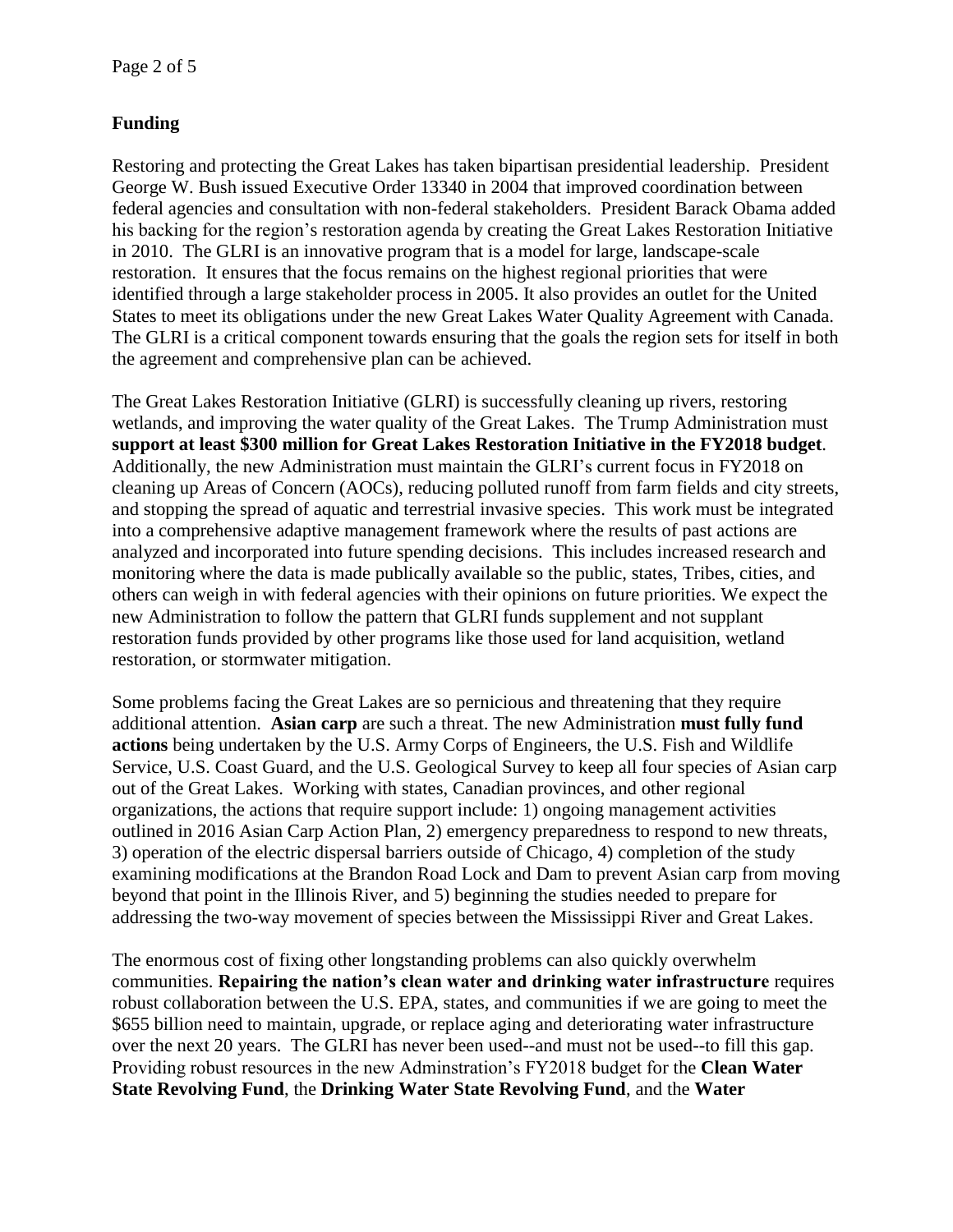**Infrastructure Finance and Innovation Act** (WIFIA) help cities raise the funds needed to repair or upgrade water pipes and other infrastructure that are decades past their useful life. The same applies to any new comprehensive infrastructure plans that may be proposed. Some communities can not afford the loans or loan guarantees offered, however, by these programs so the new Administration should also support **options for grants** that target communities where the affordability of undertaking a big infrastructure project is impacted by a lack of an adequate tax base (such as in lower income areas) or population (such as in rural areas). The new Administration should **prioritize** these types of communities with funding and technical assistance, especially ones whose infrastructure threatens the public's health (such as lead contamination), to ensure all people have access to safe, affordable drinking water. Additionally, the new Administration must also maintain and look into expanding the Clean Water State Revolving Fund's **Green Project Reserve requirement**. It must work to **increase financing sustainable infrastructure** that supports communities trying to end stormwater runoff and build resilience in the face of climate change through the use of natural infrastructure, water efficiency and reuse (especially for industrial users), energy efficient equipment, and natural systems for mitigating storm surge.

## **Leadership**

The new Administration must **continue the bipartisan tradition of presidential leadership by supporting the following**, which help implement all the Great Lakes restoration and protection activities taking place across a diverse region and among diverse federal departments and agencies:

- $\checkmark$  Maintain the federal Great Lakes Interagency Task Force established by E.O. 13340 and its Regional Working Group
- $\checkmark$  Maintain the Great Lakes Special Assistant to the U.S. Environmental Protection Agency Administrator
- $\checkmark$  Maintain the Great Lakes Advisory Board at U.S. EPA
- $\checkmark$  Maintain the Asian Carp Regional Coordinating Committee

**Presidential defense** of the **Clean Water Rule** is also required. This rule clarifies the scope of the Clean Water Act by clearly outlining what waters of the United States are covered. The waters of the Great Lakes Basin are interconnected; protecting upstream waterways helps keep waters downstream, such as the Great Lakes, free from pollution and toxic algae.

In addition, the new Administration must also be prepared to **provide robust oversight of the Domestic Action Plans (DAPs)** that are being prepared to outline which steps are **needed to achieve the 40 percent phosphorus reduction goal** for Lake Erie by 2025. This goal was agreed to by Canada and the United States under Annex IV of the Great Lakes Water Quality Agreement in 2016 and under the 2015 Western Basin of Lake Erie Collaborative Agreement between Ohio, Michigan, and Ontario. In particular, DAPs must at a minimum do the following:

 $\checkmark$  Ensure nutrient reduction programs are resulting in water quality improvements and achievement of nutrient reduction goals by targeting GLRI/Natural Resource Conservation Service (USDA) funds at the highest priority watersheds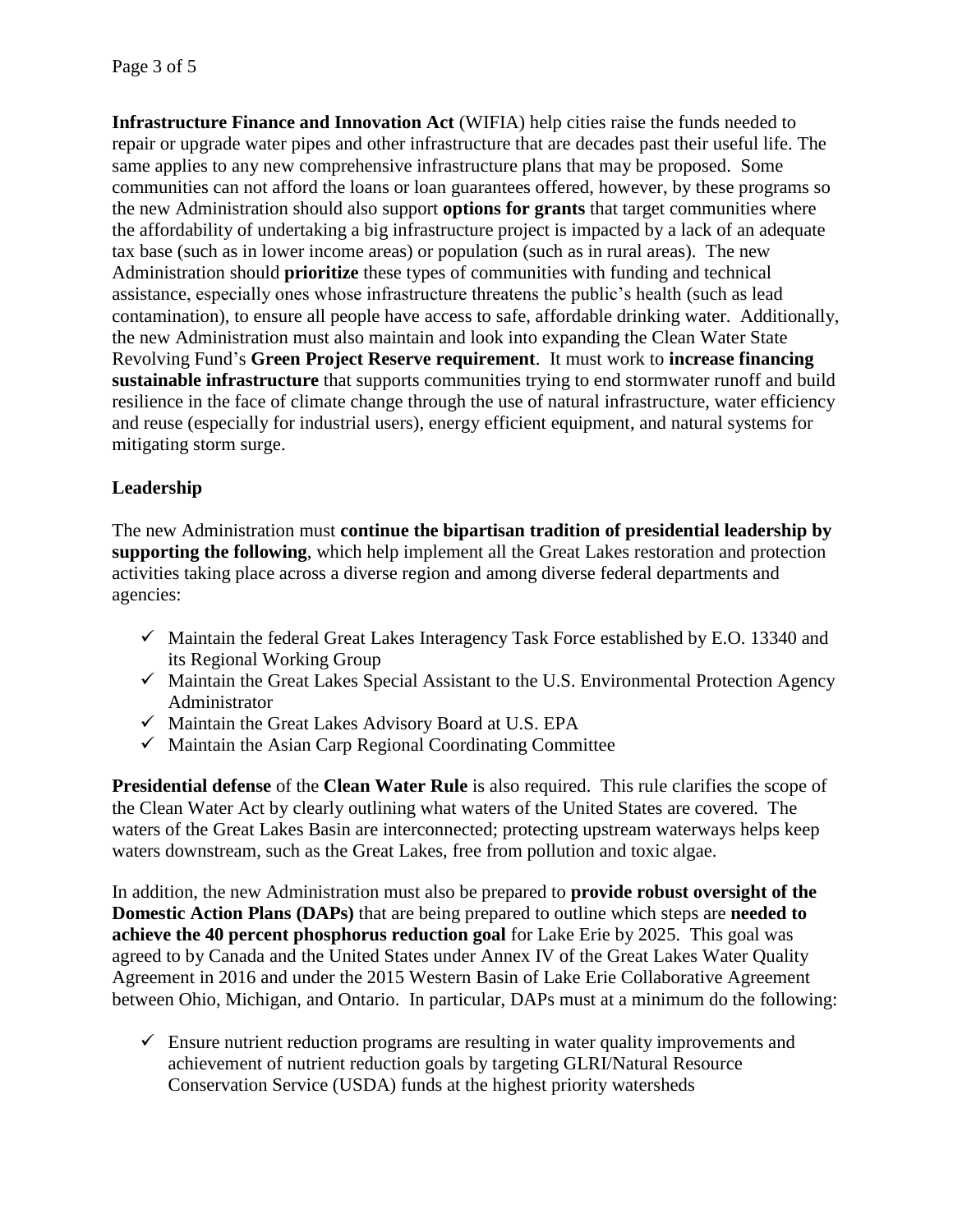- Invest in research and nutrient reduction modeling, establish a comprehensive monitoring network that is accessible to stakeholders, and share federal data to support use of a regional "Blue Accounting" system
- $\checkmark$  For accountability, interim benchmarks must be set and an annual reporting schedule established so everyone knows how close or far the plan is from reaching the 40 percent reduction goal. Regular, clear reporting gives time for the states, provinces, and federal governments to make adjustments in order to keep things on track

As a backstop, the new Administration must also **outline the actions triggered by failing to meet DAP benchmarks.** The TrumpAdministration must consider an array of options, including those that utilize Clean Water Act authorities that ultimately lead to the development of a western Lake Erie basin pollution-reduction plan and a tri-state watershed management implementation plan should monitoring or modeling show that reduction targets will not be met by 2025.

## **Accountability and Collaboration**

For over a decade, people from across the Great Lakes region have **worked together to develop Great Lakes restoration priorities**. **Community-based collaboration** was the hallmark of the **Great Lakes Regional Collaboration**, which began in 2005 under President George W. Bush's EPA. Thousands of individuals worked for a year on developing the region's Great Lakes restoration blueprint. The same thing happened early under the GLRI when states, nongovermental organizations, watershed groups, and others came together to assemble workplans that the GLRI could support.

As implementation under the GLRI and Great Lakes Water Quality Agreement has proceeded, there has been a **drift away** from the initial emphasis on broad-based collaboration. The new Administration **must move Great Lakes restoration efforts back towards these roots** by reinvigorating stakeholder involvement and innovative collaborations. This can be achieved in a number of ways. Federal agencies must create more opportunities for the public to learn the results of the restoration activities happening around the region through webinars and workshops. Having learned more about the condition of the lakes, the public must also **have regular opportunities** to apply this knowledge and weigh in on future restoration priorities and projects. Although the agencies can organize these forums, it is best for agencies to **work through non-federal partners** like states and Tribes who are already doing this work, nongovermental organziations hosting annual conferences, and others doing this outreach. The federal agencies must also **apply inclusive public engagement requirements** on states so they too talk to the public when planning projects and creating Great Lakes restoration plans. Community engagement is **especially important in underserved communities** where people may not know about the GLRI or other Great Lakes restoration efforts, may not have been involved in their creation and/or implementation, or may not have been part of opportunities to create local benefits through these efforts. Finally, real engagement of stakeholders is not just listening to public opinion about priorities or transmitting information about how programs are being delivered. As priorities are established, agencies must coordinate with non-governmental organizations, coalitions, philanthropic partners, and the private sector so they can help identify